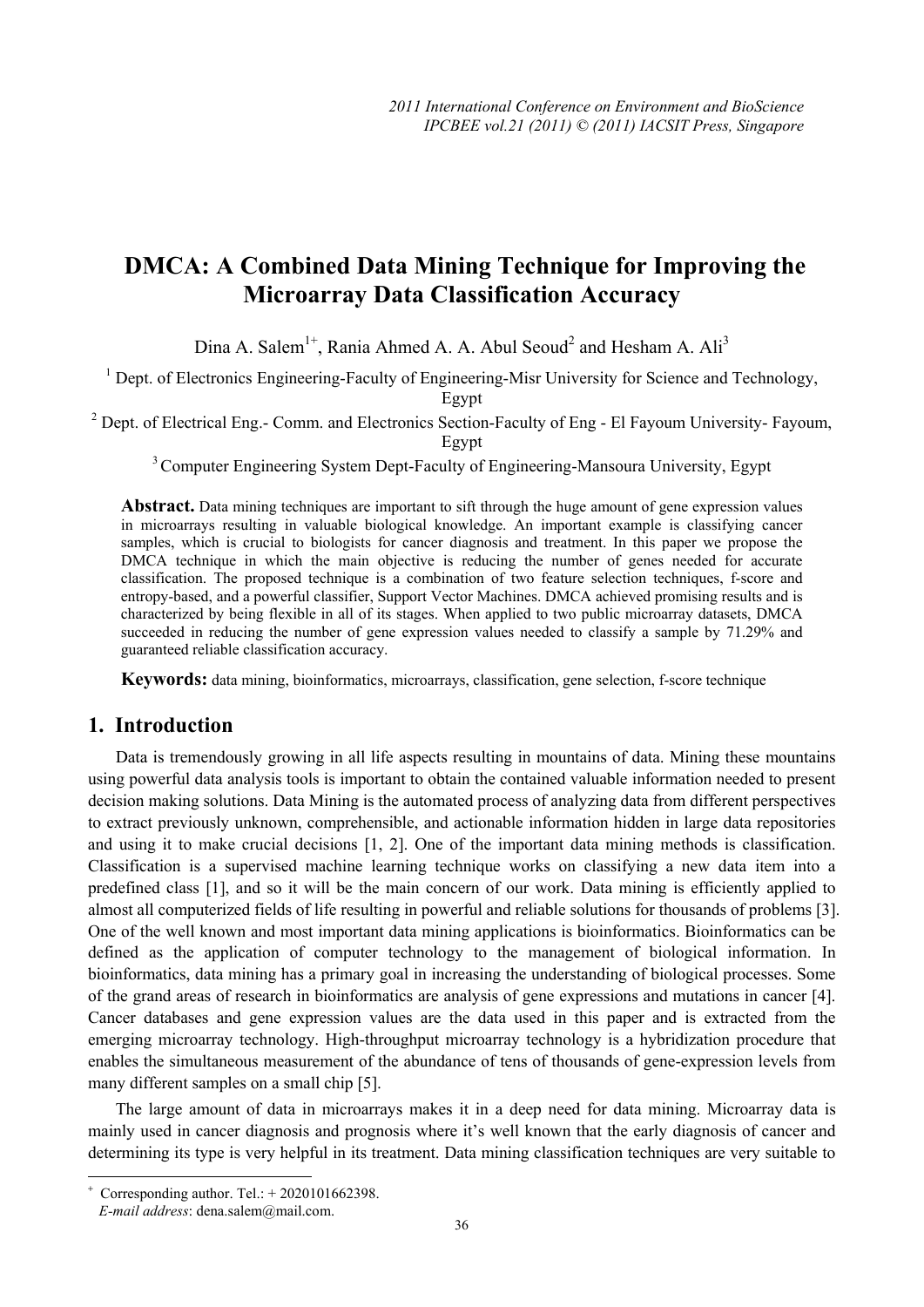address this issue where new samples can be classified into two or more predefined cancer classes using the gene expression values. Microarray data is characterized by its high dimensionality which means that the number of samples (always less than 100) is not proportional to the number of genes (always thousands). This explains the need for a feature selection technique before entering the data into the classifier. The feature in the microarray data is the gene and the feature selection is renamed to be a gene selection [6]. Then, the process of classifying microarray data merges two main steps; implementing an effective gene selection technique and choosing a powerful classifier. These two steps will form the workflow of this paper trying to go through each step details and validating its outputs.

The remainder of this paper is organized as follows; Section 2 reviews briefly some of the recent work published in the area of classification of cancer using microarray gene expression values. Section 3 introduces and describes the general scheme of our proposed combined data mining technique. Results of the proposed technique are presented in section 4. Section 5 analyzes these results. Finally, section 6 concludes the paper.

#### **2. Related Work**

A lot of research has addressed the topic of the classification of the microarray data by using different gene selection methods with different classifiers. A generic approach to classifying two types of acute leukemias was introduced in Golub et al. [7]. Two other systems used for classifying the same microarray dataset was by blending of Support Vector Machine as a classifier, once with Locality Preserving Projection technique (LPP) and the other with F-score ranking feature selection technique [8, 9]. SVM is used again by Moler *et al.* but this time combined with a naive Bayesian model for classifying the colon adenocarcinoma tissue specimens labeled as tumor or nontumor dataset for the first time [10]. The two previous datasets were used by P. Yang and Z. Zhang to validate their two proposed systems (GADT, GANN) which combined the genetic algorithm (GA) for gene selection with two classifiers; Decision Tree and Neural Network [11]. J. Zhang and H. Deng chose their reduced set of genes by first carrying a gene preselection using a univariate criterion function and then estimating the upperbound of the Bayes error to filter out redundant genes from remaining genes derived from gene preselection step. To validate their system they used two classifiers; knearest neighbor (KNN) and SVM on five datasets [12].

#### **2.1. Problem Formulation**

Most of the previous work uses only one gene selection technique to reduce the original number of genes. This means that they take a single gene criterion into their consideration according to the chosen technique. Sometimes this is not sufficient to obtain the highly informative genes. Thus, it's a challenge to design a classification system which is capable of classifying new samples using a smaller highly informative gene subset of the original set of genes and, at the same time without resulting in any misclassifications. For this purpose, we proposed DMCA technique which combines two gene selection techniques for reducing the number of involved genes. Each one of them selects the informative genes according to a different criterion. DMCA is trained by a set of samples with known predefined classes. DMCA technique can identify and record the classes of a set of unclassified samples using the reduced gene subset. The efficiency of the DMCA technique can be evaluated by measuring the classification accuracy.

### **3. Methodology**

The DMCA technique receives preprocessed high dimensionality microarray dataset as its input. The technique first step is reducing the total number of genes in the input dataset to a smaller subset using F-score and entropy ranking techniques as a combined gene selection technique. Then the reduced data trains the chosen Support Vector Machine classifier until it's completely learned by the help of the cross-validation. At this point we can measure the DMCA train classification accuracy (train  $CA =$  number of correctly classified samples divided by total number of train samples). Then comes the last step where the system is ready to receive new samples (which are not used in the training of the SVM classifier) and classify them using only the reduced subset of the genes and once again measure the test classification accuracy (test  $CA =$  number of correct classified samples divided by the total number of test samples). The workflow of the DMCA technique is shown in Fig.1.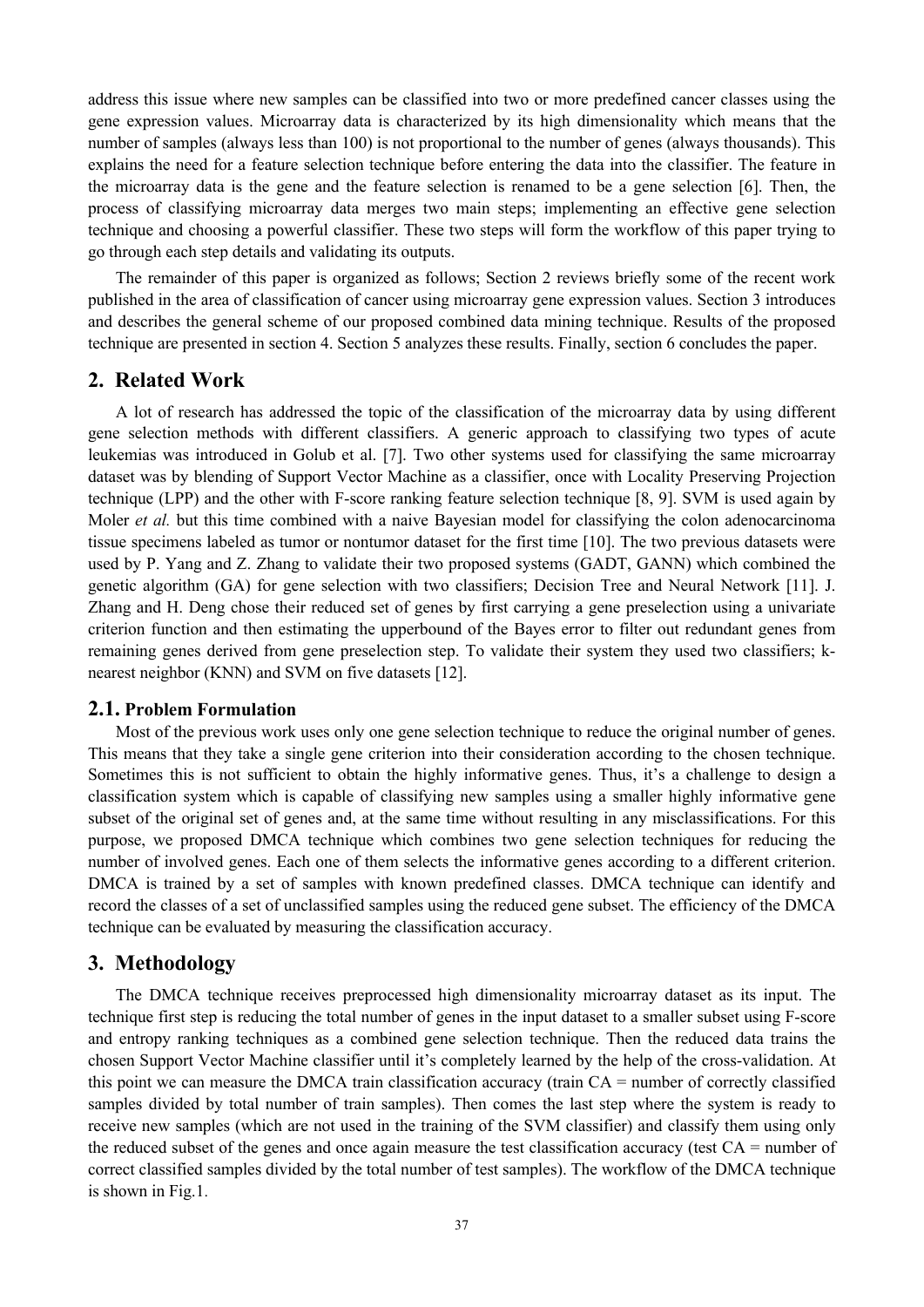#### **3.1. Microarray Gene Expression Datasets**

When working with the DMCA technique, any used dataset must be split into two sub-datasets; a training dataset which the classifier uses to learn and form its learned structure and, a test dataset to see the effectiveness of the proposed system. DMCA technique works on two public datasets and can be extended to classify other datasets. One dataset is the leukemia dataset which was first classified by Golub et al.in 1999 into two classes; Acute Lymphoblastic Leukemia (ALL) and Acute Myeloid Leukemia (AML) [7]. The other dataset is the lymphoma dataset which was classified by



Fig. 1: DMCA technique workflow.

Shipp et al. in 2001 into two classes; Diffuse Large B-Cell Lymphoma (DLBCL) and Follicular Lymphoma (FL) [13]. Each sample in both datasets has expression patterns of 7129 genes measured by the Affymetrix oligonucleotide microarray. The two datasets are available and downloaded from Broad Institute of MIT and Harvard website (www.broadinstitute.org). Table 1 contains the details of the two datasets.

Table 1: Used datasets details.

| <b>Dataset</b> | Classes     | <b>Genes</b> | <b>Total</b><br>samples | <b>Train</b><br>samples | <b>Test</b><br>samples |
|----------------|-------------|--------------|-------------------------|-------------------------|------------------------|
| Leukemia       | AML.ALL(2)  | 7129         | 77                      | 38                      | 34                     |
| Lymphoma       | DLBCL.FL(2) | 7129         | 77                      | 40                      | 37                     |

#### **3.2. Gene Selection**

Cancer microarray data usually consists of a few hundred samples with thousands of genes as features. Classification of data in such a high dimensional space is impossible as this may lead to over fitting, in addition to the ultimate increase in the processing power and time [14]. This gives rise to the need of the gene selection techniques which aim to find a subset of highly informative and relevant genes by searching through the space of features. These techniques fall into three categories; marginal filters, wrappers and embedded methods. Marginal filter approaches are individual feature ranking methods. In a wrapper method, usually a classifier is built and employed as the evaluation criterion. If the criterion is derived from the intrinsic properties of a classifier, the corresponding feature selection method will be categorized as an embedded approach [15].

Filter methods are characterized over the two other types by being powerful, easy to implement and is a stand-alone technique which can be further applied to any classifier. They work on giving each gene a score according to a specific criterion and choosing a subset of genes above or below a specified threshold. Thus, they remove the irrelevant genes according to general characteristics of the data [16]. In our technique, instead of using only one filter technique, we use a combination of two efficient techniques; the F-score and the entropy-based. The F-score ranks the genes twice; one time according to the two classes mean difference for each gene and choosing the top 250 genes then, according to the Signal-to-Noise ratio (SNR) criterion and choosing the highest 200 genes. So it can identify the genes whose expression shows great change in both the classes [9]. The entropy-based technique ranks the subset of genes resulting from the F-score technique according to their entropy value and chooses the first 100 genes. The combined technique is implemented in MATLAB 7.10.0 (R2010a).

#### **3.3. Cross-validation**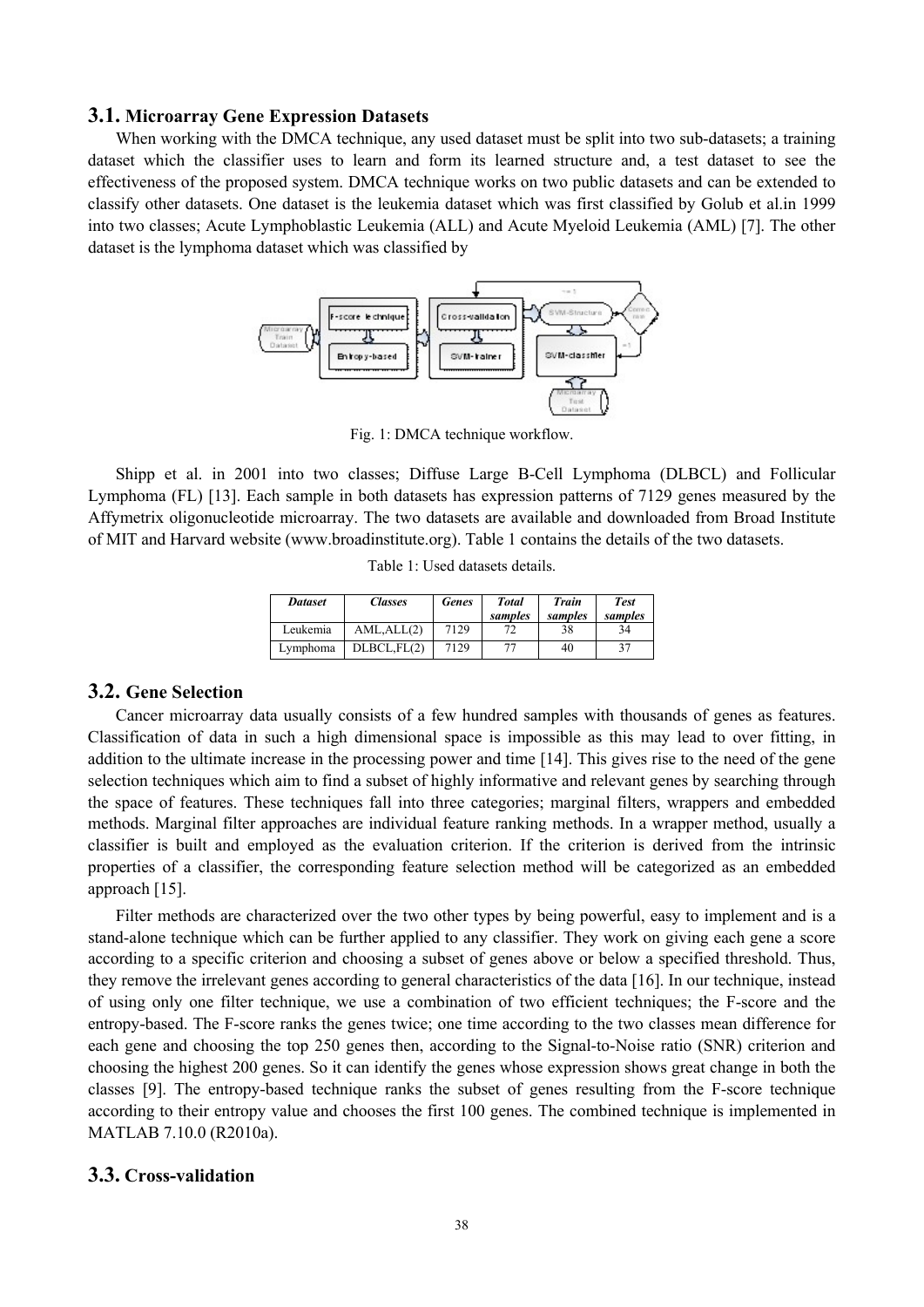Cross-Validation (CV) is very helpful in evaluating and comparing learning algorithms. It is a statistical technique used during the training process of the classifier where its task is to divide the train dataset into two segments; one is used for training and the other is used for validation. The training and validation sets must cross-over in successive rounds such that each sample has a chance of being validated against. CV is carried out in different forms where the most general form is the k-fold cross-validation. One special form of the kfold CV is the leave-one-out-cross-validation (LOOCV) where it uses one sample for test and all other samples for training [17]. No agreement exists on a common value of k for CV in microarray data classification. As the number of samples used in the training of the classifier usually doesn't exceed several tens, we consider four values of k in our study (1, 2, 5, 10). Cross-validation is available in the bioinformatics toolbox in MATLAB 7.10.0 (R2010a).

#### **3.4. Support Vector Machine**

Support Vector Machines (SVMs) have been widely used in the recent years in the field of computational biology due to their high accuracy and their flexibility in modeling diverse sources of data. They are mainly used in binary classification and regression. They are very suitable for classifying microarray gene expression data [18]. The SVM is partitioned into two parts; the SVM-trainer and the SVM-classifier.

- SVM-trainer: In this section SVM uses the train dataset to construct a hyperplane to separate two sets of data points (samples). It solves an optimization problem to reach the maximum margin. The maximum margin is the largest distance from the hyperplane to the nearest data points. Data points fall on this margin are called support vectors. This can be easily achieved for linear separable data points. Otherwise, SVM uses the kernel functions to map the non-linear separable samples into the feature space. Different kernel functions include; Gaussian, polynomial, and RBF. The output of this stage is the SVM-structure.
- SVM-classifier: In this section SVM uses the SVM-structure to classify the test data into the predefined classes. As the CV and SVM parameters are accurately chosen, as the classification accuracy of the test samples increases. The SVM-trainer and SVM-classifier are available in the bioinformatics toolbox in MATLAB 7.10.0 (R2010a).

The cross-validation coupled with the SVM-trainer runs several times in a continuous loop until reaching maximum train classification accuracy (correct rate=1). If the correct rate does not reach the value 1, the loop is manually stopped recording the highest value of the correct rate. Achieving highest train classification accuracy forms the optimum SVM structure which in turn leads to minimum misclassifications for the test samples. The SVM structure is the output of the SVM trainer. It contains all the information needed for the SVM classifier to classify the new test samples.

#### **4. Results**

The large number of attributes involved in each of the DMCA technique stages and the variety of values each attribute can take makes the evaluation process exhaustive. But to fully evaluate our system in a comprehensive way, we take into our consideration the effect of every change and record the classification accuracy (CA) twice every time. Once for the training stage, giving it the name train classification accuracy (train CA) and again for the test stage with the name test classification accuracy (test CA). The CA is not the only important issue to evaluate the technique, the number of genes used for training and test has the same importance. Thus, we recorded the train CA and test CA for a subset of 200 genes (table 2, 3) and again for a subset of 100 genes (table 4, 5). The 200 genes subset is the result of the f-score gene selection technique only without combining the entropy- based technique. While, the 100 genes subset is the result of our combined gene selection technique. Tables 2 and 3 emphasize the effect of two cross-validation methods, the LOOCV and the K-fold with three k values (2,5,10), on the train CA and test CA for both datasets used. SVM is applied with linear kernel function. Applying polynomial and Gaussian kernel functions decrease the CA. So, we ignore recording the results when using kernel functions for SVM.

|  | Table 2: Train/Test CA on 200 genes subset. |  |  |  |
|--|---------------------------------------------|--|--|--|
|--|---------------------------------------------|--|--|--|

| dataset  | LOOCV    | k-fold CV    |              |              |
|----------|----------|--------------|--------------|--------------|
|          |          | $K=2$        | $K=5$        | $K=10$       |
| Leukemia | 1/0.97   |              | 1/0.94       | 0.9737/0.94  |
| lymphoma | 1/0.9459 | 0.975/0.9459 | 0.975/0.9459 | 0.925/0.9459 |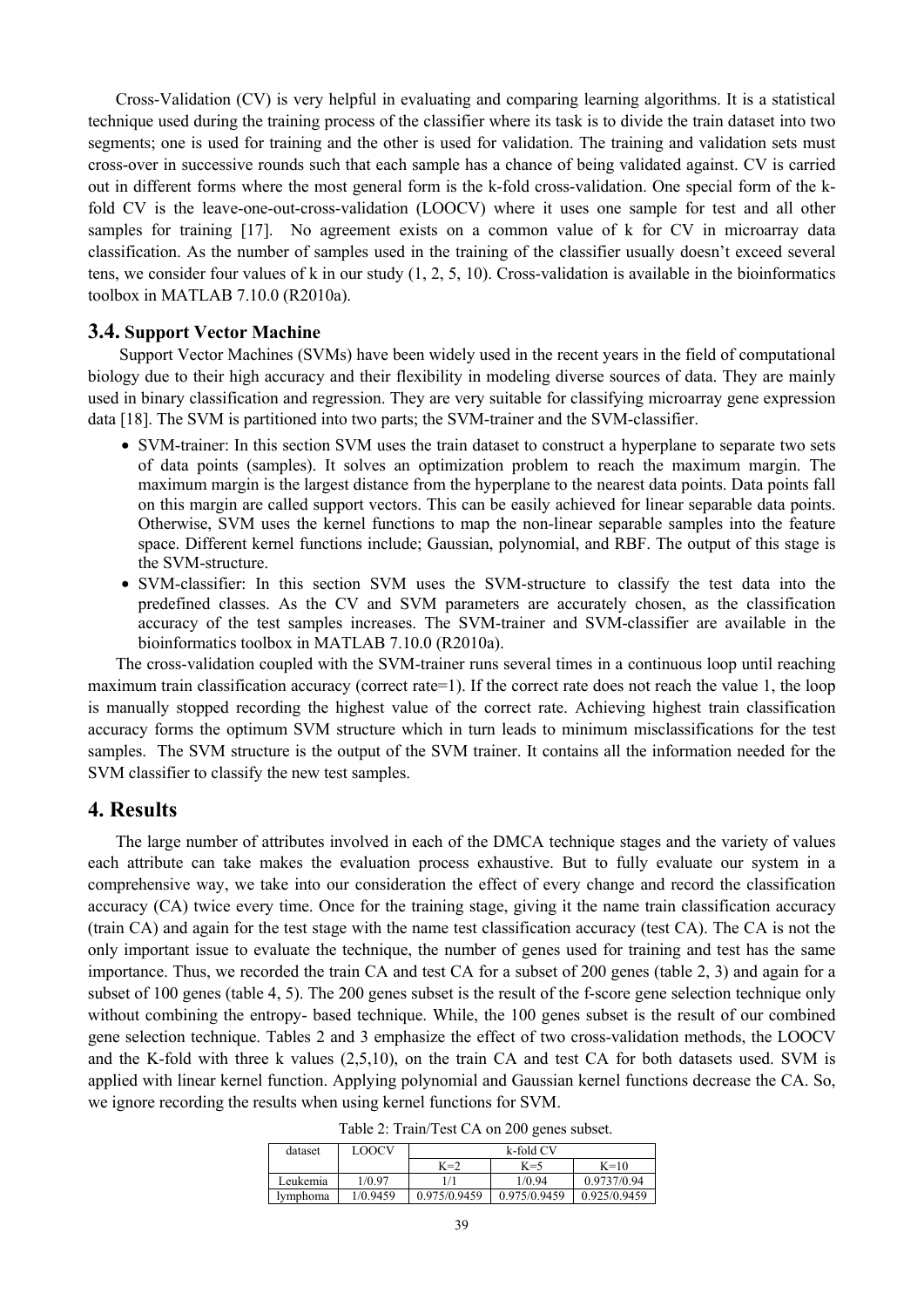| dataset  | LOOCV    | k-fold CV   |              |            |
|----------|----------|-------------|--------------|------------|
|          |          | $K=2$       | $K=5$        | $K=10$     |
| Leukemia | 1/0.9706 | 1/1         |              | 1/0.9706   |
| lymphoma | 1/0.9459 | 0.95/0.9459 | 0.975/0.9189 | 0.95/0.973 |

Table 3: Train/Test CA on 100 genes subset.

For further evaluation of the DMCA technique, we compared its results with some published papers which are previously mentioned in the related work section. In this comparison we take two attributes into our consideration; the test CA and the reduced number of genes used in the classification process. As DMCA was applied to two different datasets, we compared the results for each dataset with the results from published papers dealing with the same dataset, separately from the other. For the leukemia dataset, DMCA results are compared with [8, 9, 11]. For the lymphoma datasets, the comparison was with [12, 16]. Our technique shows the highest test CA for the two datasets over the other techniques with a considerable number of genes. Figure 2, 3 show the compared results where name of the technique used and number of involved genes (between parentheses) are written on the horizontal axis, and the test CA on the vertical axis.





## **5. Analysis**

As seen from the previous DMCA results, the highest train and test classification accuracies for leukemia dataset is 1(means all train and test samples are classified correctly) when using k-fold Cross Validation with k=2. Also the highest train and test classification accuracies of lymphoma dataset are 1 and 0.9459 which means all the training samples are classified correctly and only two test samples are misclassified. This is achieved when applying leave-one-out-cross-validation. These great results occur in both reduced datasets. This means that the chosen entropy-based gene selection technique is of a great value as it reduced the number of genes needed to classify a microarray sample to 50% of the number results from applying f-score technique only. Also we noticed that applying different kernel functions didn't enhance the classification accuracy but sometimes reduced it. However, when applying DMCA on other microarray gene expression datasets, a need to kernel functions may arise to increase the CA.

## **6. Conclusion**

In this paper, we proposed the DMCA technique, a technique for classifying cancer samples using microarray gene expression datasets. The main target of the technique is to get the highest accuracy when classifying the samples using a small subset of informative genes. A combination of two gene selection techniques is introduced to solve the problem of the microarray high dimensionality. This combined technique presents high performance as it reduces the number of genes by 71.29%. SVM was chosen for classification as it is a very efficient binary classification technique and always gives good results by attenuating its variety of attributes. DMCA technique was applied to two public microarray datasets, leukemia dataset and lymphoma dataset. It shows a maximum accuracy on leukemia dataset without any misclassifications and a very small error rate on lymphoma dataset equals to 0.0541. Thus, DMCA technique reaches its main objective as it classified the test cancer samples with high classification accuracy (100% on leukemia dataset and 94.59% on lymphoma dataset) using only a set of 100 genes. Comparison with others verifies the efficiency of the proposed technique. The DMCA is a powerful flexible technique which can be adapted to any microarray gene expression dataset. This technique can easily be extended to integrate any other gene selection technique or any other classifier.